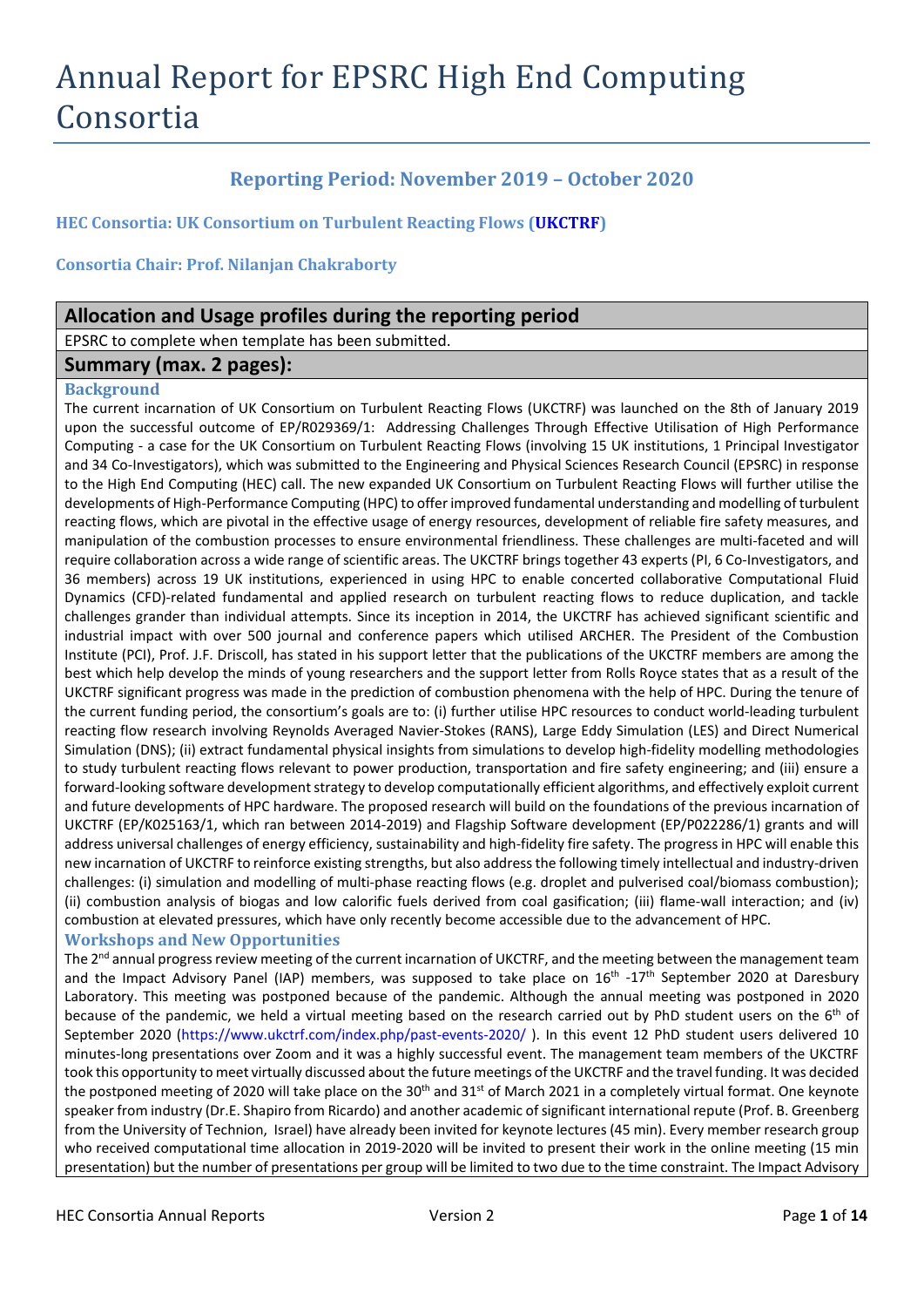Panel (IAP) members will be invited to attend this meeting and it is planned that a meeting between the management team members of the UKCTRF and academic and industrial members of IAP regarding the progress of the research activities of this consortium and its future course of action. In order to showcase the diverse range of ongoing research within the consortium, the annual progress review meetings in 2021 (to be held at Brunel University in September 2021 if in person meeting is possible.) and 2022 (to be held at Newcastle University) will be treated as international conferences with workshops on simulation and modelling of turbulent reacting flows.

The biennial International colloquium on dynamics of explosions and reactive systems (ICDERS), the Society of Industrial and Applied Mathematics: Numerical Combustion conference (SIAMNC), and the Mediterranean Combustion Symposium (MCS) are the premier conferences in the field of combustion. Papers presented at these meetings are of the highest quality, and the interactions with peers during the symposium are intellectually stimulating. UKCTRF members in the past have been successful in getting papers accepted for special issues of journals like Combustion Science and Technology, Combustion Theory and Modelling, Flow, Turbulence and Combustion in a very competitive environment, especially as the publications in these journals carry high impact factors. To help members to maximise the impact of disseminating their results, partial funding for attending one of the ICDERS, SIAMNC and MCS conferences has be provided, at a rate of £500-1000 per Research group depending on the conference and its format and location.

The proposal entitled "Collaborative Computational Project on Reacting Turbulent Flows (CCP-ReacT)" from the UKCTRF community in response to EPSRC's Collaborative Computational Project (CCP) Networks call in 2019 was not successful to secure funding. However, many of the challenges of the UKCTRF and UKTC (i.e. UK Turbulence Consortium) are similar, and thus, the consortium chairs of UKTC and UKCTRF are in discussion so that the UKCTRF members can take advantage of the training activities of CCP-Turb and both communities can join forces to take advantages of the funding opportunities of ExCALIBUR programme so that the codes for both communities remain ready to take advantages of Exascale computing.

#### **Issues and Problems**

The consortium has now reached a level where the demand for computational time is much greater than the amount awarded to the consortium. Almost 100% of computational time for last three allocation period was utilised, for the latest allocation cycle which started from July 2020, we have received requests for computer time for a total of 350,000kAUs within the application deadline decided by the UKCTRF management team, whereas we only had 241,051 kAUs to allocate. In order to allocate computational time to all applicants, the management team had to award reduced computational time to the applicants, which will adversely affect productivity. Computational time usage will be very closely monitored by the management team of UKCTRF, and if there is no significant usage within a period of two months, then that time will be reallocated to other deserving users. The disruption at the beginning of the year for ARCHER to ARCHER2 transition adversely affected the consortium users. The access to the computational time in Tier-2 facilities for the UKCTRF users was not timely provided. The UKCTRF users got access to ARCHER at the beginning of March 2020 and therefore the users did not have access to ARCHER for sufficiently long period to utilise the full allocation. EPSRC allowed the remaining amount to be rolled over to July-December 2020 allocation period but the disruptions posed by the on-going pandemic, queue time and downtime of ARCHER adversely affected the utilisation of the computational time in the last allocation cycle.

Several countries (e.g., China, Japan, USA, Germany, France, etc.), including those which did not traditionally have a track record of computational research (e.g. China, India, Saudi Arabia), are investing heavily in high-performance computing infrastructure. In this scenario, the investment in ARCHER2 (which is expected place the UK around 15th position in the Top 500 list) is not only timely but also essential for maintaining the UK's world-leading status in turbulent reacting flow research. Furthermore, a vision for exascale computing capability based in the UK in the near future is urgently necessary for the UKCTRF community to remain globally competitive. Our recent input into UKRI's e-Infrastructure roadmap pushed for the UK to establish a clear strategy for exascale computing at the earliest opportunity. It is worth noting that the advancements in computational power will enable reactive flow simulations, which are typical of engineering applications and laboratory-scale experiments. Thus, one-off simulations in short term (or medium term) are expected to be routine in medium term (or long term). Furthermore, it will enable UK researchers to aim for multi-scale multi-physics simulations in the future, which are currently inaccessible because of computational limitations.

Support from CoSeC (0.5FTE) for UKCTRF software development regarding an adaptive mesh refinement based DNS code HAMISH has not been up to the level expected by the developers of this code at the University of Cambridge and Newcastle University. It has been found that the code variant developed at Daresbury Laboratory was not useful for the UKCTRF community, and instead the modules developed at Daresbury Laboratory have been reserved as stand-alone plugins for AMR based codes. These issues have been raised with the line manager of the relevant CoSeC staff member and the developers of HAMISH are meeting regularly with the relevant Daresbury staff members to ensure necessary progress with HAMISH.

**Membership (**Management team members are indicated by the underlines. There are 4 applications for new membership which are not included in this list. The applicants are invited to present in the next virtual annual meeting in 2021 before the final decision is taken regarding this membership. However, we expect that all these 4 applicants to be inducted as members**)**

Newcastle University: Prof. N. Chakraborty (Consortium chair and PI), A. Aspden, U. Ahmed; University of Brighton: Dr. K. Vogiatzaki; University of Brunel: Dr. J. Xia; University of Cambridge: Profs. R.S. Cant, E. Mastorakos, M. Kraft, and N. Swaminathan, and Dr. C. Armitage; University of Central Lancashire: Prof. G.M. Makhviladze, Drs. W. Liu, and J. Mai; Cranfield University: Dr. K.W. Jenkins; Daresbury Laboratory: Prof. D. Emerson, Drs. C. Moulinec and X. Gu; University of Edinburgh: Profs.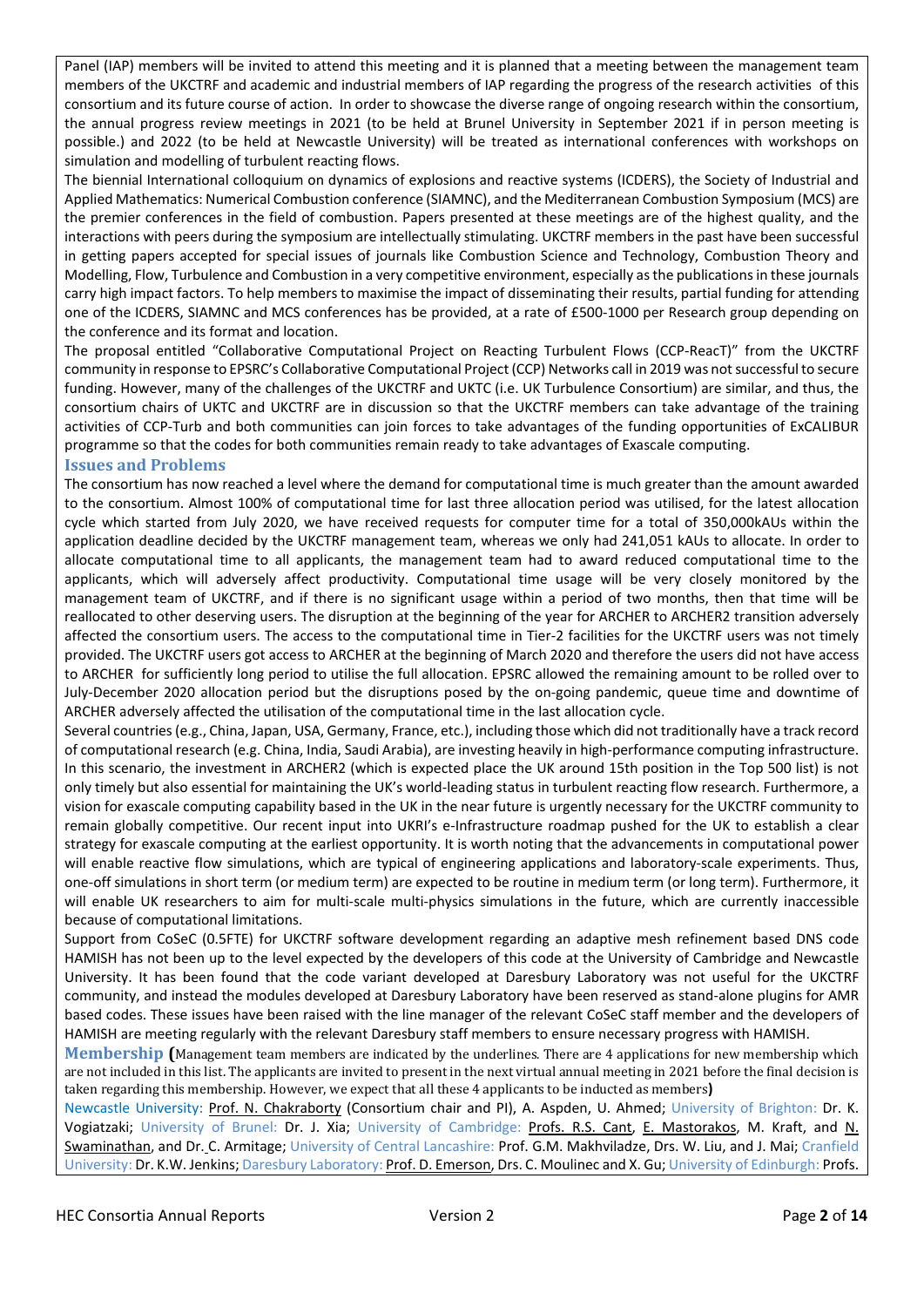G. Jomaas, J. Torero, Dr. S. Welch, and D. Hyuk Shin; Imperial College, London: Profs. P. Aleiferis, W.P. Jones, R.P. Lindstedt, Drs. A. Guisti, F. Marquis, A. Morgans, S. Navarro-Martinez, G. Papadakis, S. Rigopoulos, and G. Rein; Liverpool John Moore University: Dr. S. P. Malkeson; Loughborough University: Profs. W. Malalasekara, J. McGuirk, Drs. A Garmory, I. Langella; Northumbria University: M. Jiangi; Queen Mary London: Prof. X. Jiang; University College London: Prof. K.H. Luo; University of Durham: Prof. P. Gaskell; University of Leeds: Prof. D. Bradley and Dr. G. Sharpe; University of Manchester: Dr. R. Prosser; University of Southampton: Drs. E.S. Richardson, K.K.J. Ranga Dinesh; University of Ulster: Profs. M. Delichatsios and V.B. Novozhilov, Dr. J. Zhang; Warwick University: Prof. J.X. Wen

**World class and world leading scientific output:** *ARCHER should enable high quality and worldleading science to be delivered. This should generate high impact outputs and outcomes that increase the UK's position in world science.*

- If all the publications relating to the work of the Consortium for this reporting period have been added to ResearchFish / will be added to ResearchFish by the end of the ResearchFish reporting exercise, please indicate this below.
- If submission of a full list of publications to the Consortium record/s in ResearchFish has **not** been possible for this reporting period please provide a list of publications that have resulted from work performed on ARCHER by the Consortium during this reporting period (this can be included as a separate attachment).
- For the reporting period please provide a bullet pointed list of key / important research findings that has resulted from work performed on ARCHER by the Consortium. Please reference any related publications.
- For the reporting period please include a bullet pointed list of any relevant press announcements and other communications of significance to an international community.

## **Key research outcomes and linked journal publications and book chapters**

#### **Fundamental understanding and modelling of multi-phase combustion using high-fidelity simulations**

S.P. Malkeson, U. Ahmed, C. Turquand d'Auzay, A.L. Pillai, N. Chakraborty, R. Kurose, "Displacement speed statistics in an open turbulent jet spray flame", Fuel, 286,1, https://doi.org/10.1016/j.fuel.2020.119242, 2020.

S.P. Malkeson, U. Ahmed, A.L. Pillai, N. Chakraborty, R. Kurose, "Evolution of Surface Density Function in an open turbulent jet spray flame", Flow Turb. Combust., https://doi.org/10.1007/s10494-020-00186-2, 2020.

S.P. Malkeson, D.H. Wacks, N. Chakraborty, "Statistical behaviour and modelling of fuel mass fraction dissipation rate transport in turbulent flame-droplet interaction: A Direct Numerical Simulation study", Flow Turb. Combust., 105, 37–266, 2020.

A.A.S. Mukundan et al., "DNS and LES of primary atomization of turbulent liquid jet injection into a gaseous crossflow environment", Proc. Combust. Inst., 38, https://doi.org/10.1016/j.proci.2020.08.004.

G. Ozel-Erol, J. Hasslberger, M. Klein, N. Chakraborty, "A Direct Numerical Simulation analysis of turbulent V-shaped flames propagating into droplet-laden mixtures", Int. J. Multiphase Flow, 133, 103455, 2020.

G. Ozel-Erol, N. Chakraborty, "Inertial effects on globally stoichiometric spherically expanding flames propagating in droplet-laden mixtures", Proc. Combust. Inst., 38, https://doi.org/10.1016/j.proci.2020.06.218, 2020.

G. Ozel-Erol, U. Ahmed, N. Chakraborty, "Flame self-interactions in globally stoichiometric spherically expanding flames propagating into fuel droplet-mists.", Proc. Combust. Inst., 38, https://doi.org/10.1016/j.proci.2020.05.025, 2020.

G. Ozel-Erol, J. Hasslberger, N. Chakraborty, "Statistics of two-phase coupling in turbulent spherically expanding flames in mono-sized fuel-droplet mists.", Combust. Sci. Technol., https://doi.org/10.1080/00102202.2020.1769086, 2020.

G. Ozel-Erol, J. Hasslberger, N. Chakraborty, "Surface density function evolution in spherically expanding flames in globally stoichiometric droplet-laden mixtures", Combust. Sci. Technol. https://doi.org/10.1080/00102202.2019.1678373 , 2020.

V. Papapostolou, G. Ozel-Erol, C. Turquand d' Auzay, N. Chakraborty, "A numerical investigation of the minimum ignition energy requirement for forced ignition of turbulent droplet-laden mixtures", Combust. Sci. Technol., https://doi.org/10.1080/00102202.2020.1786376 , 2020.

H. Y. Tang, S. Rigopoulos, G. Papadakis, "A methodology for coupling DNS and discretised population balance for modelling turbulent precipitation", Int. J. Heat Fluid Flow, 86, 108689, 2020.

#### **Fundamental physical understanding and modelling of conventional turbulent premixed, non-premixed and stratified mixture combustion**

U. Ahmed, A. Herbert, N. Chakraborty, M. Klein, "On the validity of Damköhler's second hypothesis in statistically planar turbulent premixed flames in the thin reaction zones regime", Proc. Combust. Inst., 38, https://doi.org/10.1016/j.proci.2020.07.128, 2020.

P. Brearley, U. Ahmed, N. Chakraborty, M. Klein, "Scaling of second-order structure functions in turbulent premixed flames in the flamelet combustion regime", Fluids, 5(2), 89; https://doi.org/10.3390/fluids5020089 , 2020.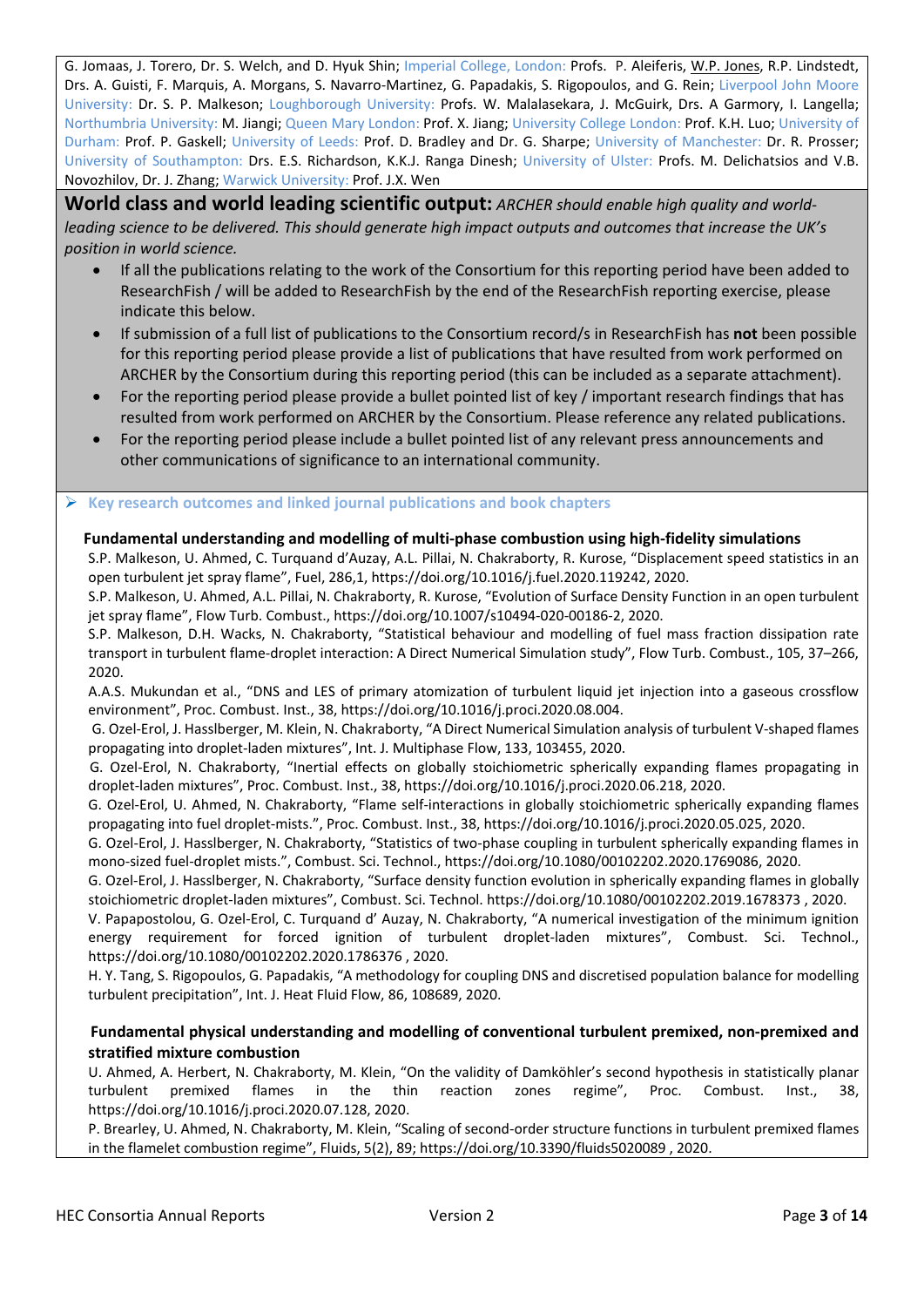P. Brearley, U. Ahmed, N. Chakraborty, "The relation between flame surface area and turbulent burning velocity in statistically planar turbulent stratified flames", Phys. Fluids, 32, 125111, 2020.

N. Chakraborty, M. Klein, H. G. Im, "A comparison of entrainment velocity and displacement speed statistics in different regimes of turbulent premixed combustion", Proc. Combust. Inst., 38, https://doi.org/10.1016/j.proci.2020.06.241, 2020 . Z.X. Chen, I. Langella, R. Barlow, N. Swaminathan, "Prediction of local extinctions in piloted jet flames with inhomogeneous inlets using unstrained flamelets.", Combust. Flame, 212. 415-432, 2020.

Z. X. Chen, N. Swaminathan, "Influence of fuel plenum on thermoacoustic oscillations inside a swirl combustor.", Fuel, 275, doi: 10.1016/j.fuel.2020.117868, 2020.

Z.X. Chen et al., "Application of machine learning for filtered density function closure in MILD combustion.", Combust. Flame, 225. 160-179, 2020.

F. Farazi, M. Salamanca, S. Mosbach, J. Akroyd, A. Eibeck, L.K. Aditya, A. Chadzynski, K. Pan, X. Zhou, S. Zhang, M.Q. Lim, and M. Kraft, "Knowledge Graph Approach to Combustion Chemistry and Interoperability", ACS Omega 5(29), 18342-18348, 2020.

D. Frederich, W.P. Jones, A. Marquis, "Thermo-acoustic Instabilities in the PRECCINSTA combustor investigated using a compressible LES-pdf Approach", Flow, Turb. Combust., http://dx.doi.org/10.1007/s10494-020-00177-3, 2020.

X. HAN, D. Laera, D. Yang, C. Zhang, J. Wang, X. Hui, Y. Lin, AS Morgans, C-J. Sung, "Flame interactions in a stratified swirl burner: Flame stabilization, combustion instabilities and beating oscillations", Combust. Flame, 212, 500-509, 2020.

A. Herbert, U. Ahmed, N. Chakraborty, M. Klein, "Applicability of extrapolation relations for curvature and stretch rate dependences of displacement speed for statistically planar turbulent premixed flames", Combust. Theor. Modell., 24, 1021- 1038, 2020.

E. Inanc, N. Chakraborty, A. M. Kempf, "Analysis of mixture stratification effects on unstrained laminar flames", Combust. Flame, 219,339-348, 2020.

C. Kasten, F.B. Keil, N. Chakraborty, M. Klein, "Statistical Behaviours of turbulent scalar fluxes in high pressure turbulent premixed combustion in the context of Large Eddy Simulations", Combust. Sci. Technol., 192, 192, 2050-2069, 2020.

F.B. Keil, N. Chakraborty, M. Klein, "Flame Surface Density transport statistics for high pressure turbulent premixed Bunsen Flames in the context of Large Eddy Simulation", Combust. Sci. Technol., 192:11, 2070-2092, 2020.

F.B. Keil, N. Chakraborty, M. Klein, "Analysis of the closures of sub-grid scale variance of reaction progress variable for turbulent Bunsen burner flames at different pressure levels", Flow Turb. Combust., 105,869–888, 2020.

F.B. Keil, M. Klein, N. Chakraborty, "Sub-grid reaction progress variable variance closure in turbulent premixed flames", Flow Turb. Combust., https://doi.org/10.1007/s10494-020-00121-5 , 2020.

J. C. Massey, Z.X. Chen, N. Swaminathan, "Modelling Heat Loss Effects in the Large Eddy Simulation of a Lean Swirl-Stabilised Flame", Flow, Turb. Combust. doi: 10.1007/s10494-020-00192-4, 2020.

G. Ozel-Erol, M. Klein, N. Chakraborty, "Lewis Number effects on flame speed statistics in spherical turbulent premixed flames", Flow, Turb. Combust. , https://doi.org/10.1007/s10494-020-00173-7 , 2020 .

V. Papapostolou, C. Turquand d'Auzay, N. Chakraborty, "A numerical investigation of the effects of fuel composition on the minimum ignition energy for homogeneous biogas-air mixtures", Flow Turb. Combust., https://doi.org/10.1007/s10494- 020-00229-8, 2020.

V.S. Papapostolou, C. Turquand d'Auzay, N. Chakraborty, "Numerical investigation of the effects of spatial distribution of CO2 dilution on localised forced ignition of stoichiometric biogas-air mixtures", Joint meeting of the French and the British sections of the Combustion Institute, Lille, France, 5th -6th November, 2020.

R. Rasool, N. Chakraborty, M. Klein, "Algebraic Flame Surface Density modelling of high pressure turbulent premixed Bunsen flames", Flow Turb. Combust., https://doi.org/10.1007/s10494-020-00128-y, 2020.

M.P. Sitte, C. Turquand d'Auzay, A. Giusti, E. Mastorakos, N. Chakraborty, "A-priori validation of scalar dissipation rate models for turbulent non-premixed flames", Flow Turb. Combust., https://doi.org/10.1007/s10494-020-00218-x , 2020.

G. Tan, U. Ahmed, L. Wang, N. Chakraborty, "Quantification of the flame structure at multi-scale levels", Phys. Fluids, 32, 125110, 2020.

S. Trivedi, H. Kolla, J. H. Chen, R.S. Cant, "Analysis of flame-flame interactions in premixed hydrocarbon and hydrogen flames", Phys. Rev. F, 5, 113201, 2020.

C. Turquand d'Auzay, V.S. Papapostolou, N. Chakraborty, "Ignition and kernel to flame transition in a non-premixed CH4/CO2/air planar turbulent jet", Joint meeting of the French and the British sections of the Combustion Institute, Lille, France, 5th -6th November, 2020.

C. Turquand d'Auzay, V.S. Papapostolou, N. Chakraborty, "Effects of biogas composition on the edge flame propagation in igniting turbulent mixing layers", Flow Turb. Combust. , https://doi.org/10.1007/s10494-020-00210-5 , 2020.

R. Yu, T. Nillson, G. Brethouwer, N. Chakraborty, A. Lipatnikov, "Assessment of an evolution equation for the displacement speed of a constant-density reactive scalar field", Flow Turb. Combust., https://doi.org/10.1007/s10494-020-00120-6, 2020.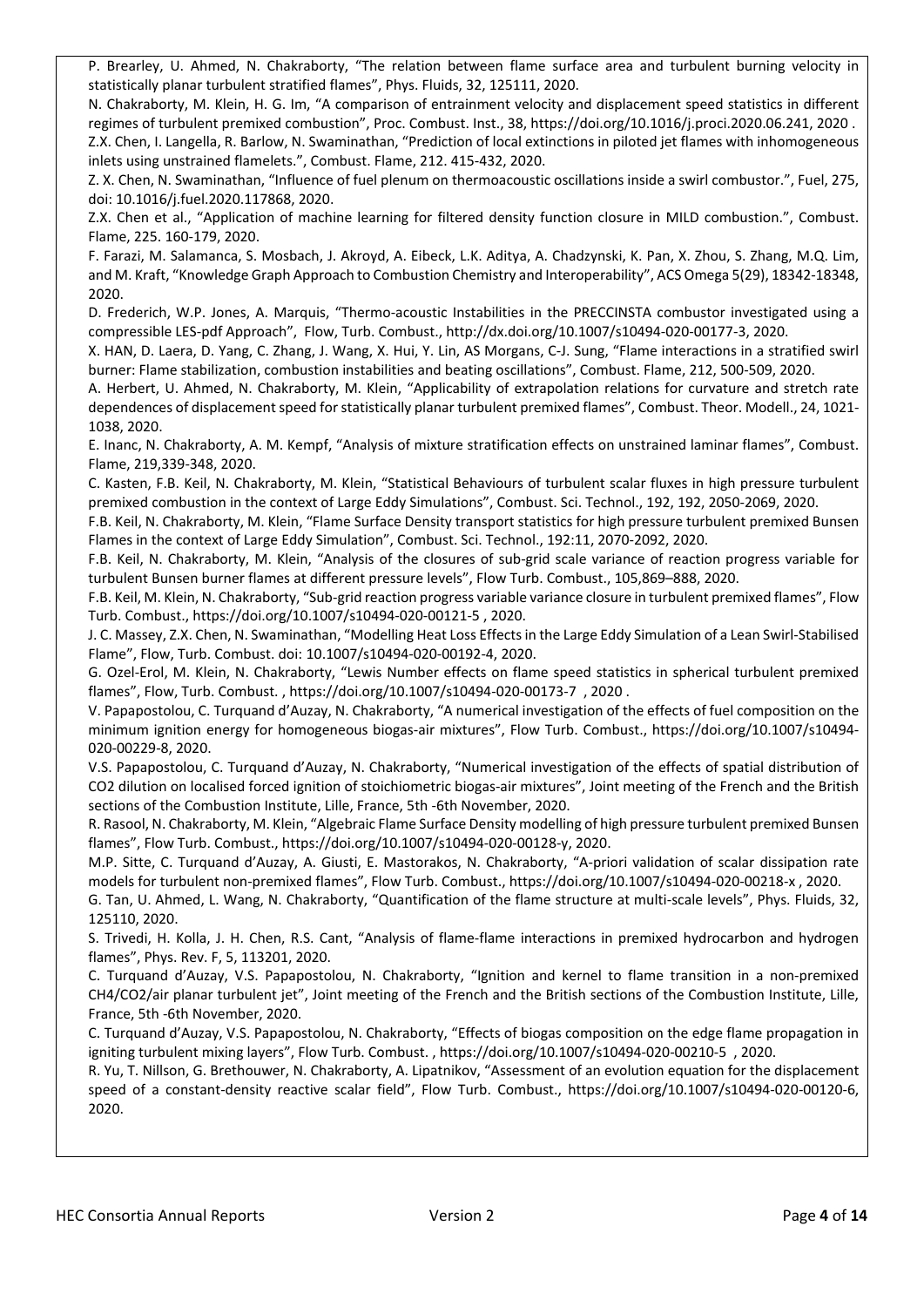#### **Fundamental physical understanding and modelling of novel combustion analysis (e.g. flame-wall interaction, soot, interaction of electric field with combustion and MILD combustion)**

U. Ahmed, N. Chakraborty, M. Klein, "Scalar gradient and strain rate statistics in oblique premixed flame-wall interaction within turbulent channel flows", Flow, Turb. Combust., https://doi.org/10.1007/s10494-020-00169-3, 2020.

U. Ahmed, A. L. Pillai, N. Chakraborty, R. Kurose, "Surface density function evolution and the influence of strain rates during turbulent boundary layer flashback of hydrogen-rich premixed combustion", Phys. Fluids, 32, 055112, 2020.

J.R. Bailey, E.S. Richardson, "DNS analysis of boundary layer flashback in turbulent flow with wall-normal pressure gradient", Proc. Combust. Inst., 38, https://doi.org/10.1016/j.proci.2020.06.004, 2020.

N.A. K. Doan et al., "Identification of combustion mode under MILD conditions using Chemical Explosive Mode Analysis.", Proc. Combust. Inst. 38, 10.1016/j.proci.2020.06.293 , 2020.

S. Gkantonas, J. M. Foale, A. Giusti, E. Mastorakos. "Soot Emission Simulations of a Single Sector Model Combustor Using Incompletely Stirred Reactor Network Modelling.", J. Engg. Gas Turbines and Power 142 (10), 101007, 2020.

S. Gkantonas, M. Sirignano, A. Giusti, A. D'Anna, E. Mastorakos. "Comprehensive Soot Particle Size Distribution Modelling of a Model Rich-Quench-Lean Burner." Fuel, https://doi.org/10.1016/j.fuel.2020.117483, 2020.

S. Ivarone et al., "An a priori assessment of the Partially Stirred Reactor (PaSR) model for MILD combustion", Proc. Combust. Inst., 38, doi:10.1016/j.proci.2020.06.234, 2020.

Z. Li et al., "Study of MILD combustion using LES and advanced analysis tools", Proc. Combust. Inst., 38, doi: 10.1016/j.proci.2020.06.298, 2020.

X. Z. Jiang and K. H. Luo, "Reactive and electron force field molecular dynamics simulations of electric field assisted ethanol oxidation reactions," Proc. Combust. Inst. 38 https://doi.org/10.1016/j.proci.2020.06.318, 2020.

I. Konstantinou, U. Ahmed, N. Chakraborty, "Effects of fuel Lewis number on the near-wall dynamics for statistically planar turbulent premixed flames impinging on inert cold walls", Combust. Sci. Technol., https://doi.org/10.1080/00102202.2020.1799201, 2020.

A. Menon, J.W. Martin, G. Leon, D. Hou, L. Pascazio, X. You, and M. Kraft, "Reactive localized π-radicals on rim-based pentagonal rings: properties and concentration in flames", Proc. Combust. Inst., 38, https://doi.org/10.1016/j.proci.2020.07.042 , 2020.

S. Mosbach, A. Menon, F. Farazi, N. Krdzavac, X. Zhou, J. Akroyd, and M. Kraft, "Multi-scale cross-domain thermochemical knowledge-graph", J. Chemical Info. Modeling, https://doi.org/10.1021/acs.jcim.0c01145,2020.

L. Pascazio, J.W. Martin, K.L. Bowal, J. Akroyd, and M. Kraft, "Exploring the internal structure of soot particles using nanoindentation: A reactive molecular dynamics study", Combust. Flame 219, 45-56, 2020.

L. Pascazio, J.W. Martin, A. Menon, D. Hou, X. You, and M. Kraft, "Aromatic penta-linked hydrocarbons in soot nanoparticle formation", Proc. Combut. Inst, https://doi.org/10.1016/j.proci.2020.09.029, 2020.

P. Zhao, L. Wang, N. Chakraborty, "Effects of the cold wall boundary on the flame structure and flame speed in premixed turbulent combustion", Proc. Combust. Inst., 38, https://doi.org/10.1016/j.proci.2020.06.214, 2020.

#### **Simulation and modelling of fire, deflagration to detonation transition**

M. Bambauer, J. Hasslberger, N. Chakraborty, M. Klein, "Vortex dynamics and fractal structures in reactive Richtmyer-Meshkov instability", 13th International Symposium on Hazards, Prevention and Mitigation of Industrial Explosions, Braunschweig, Germany, 27th -31st July, 2020.

#### **Relevant grants and awards**

- EPSRC research grant EP/S025154/1: Numerical exploration and modelling of novel environmentally friendly combustion technique: droplet-laden MILD combustion (£342,000, PI)
- EPSRC network grant EP/S032134/1: A network for hydrogen-fuelled transportation (Network-H2) (CI)
- EPSRC research grant EP/V003534/1: A combined experimental and numerical investigation of premixed flame-wall interaction in turbulent boundary layers (£776,896, PI)

**Greater scientific productivity:** *As well as speed increases, the optimisation of codes for the ARCHER machine will enable problems to be solved in less time using fewer compute resources.*

• For the reporting period please provide a brief update on the progress of software development activities associated with the Consortium and the impact this has had on Consortium members and the broader research community.

Generic porting and optimisation of major UKCTRF codes have already taken place for ARCHER. Other general porting of codes will be requested through the ARCHER helpdesk. During the reporting period, the main workhorse of Work Package 1 of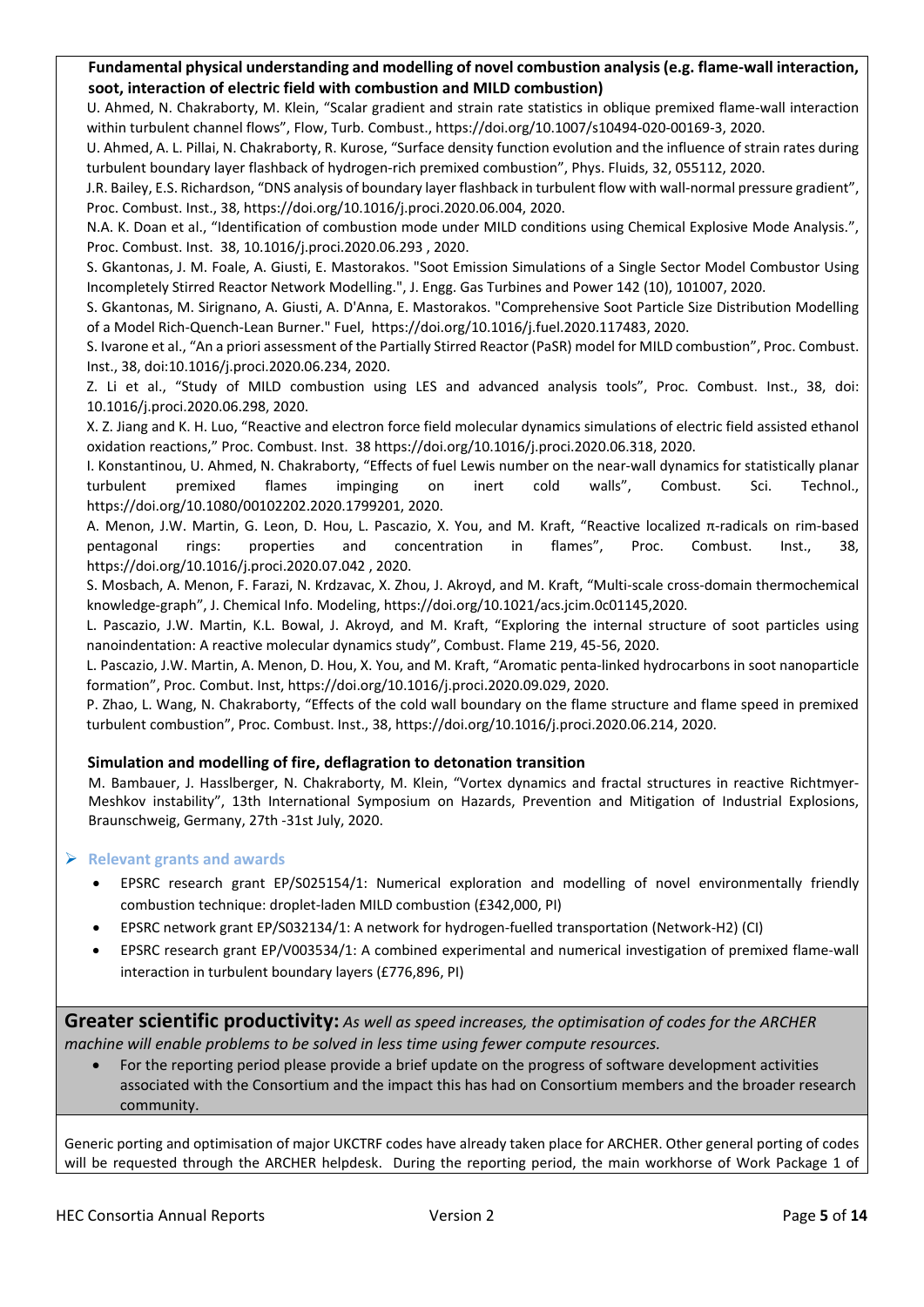UKCTRF, SENGA2 (already ported on ARCHER) was updated, incorporating new functionality for droplets, coal/biomass particles and highly-detailed chemistry, as well as improvements made to time stepping and boundary conditions. The development of a fully compressible version of one of the major LES codes of this consortium, BOFFIN is now completed, and it has been demonstrated to reproduce the observed frequency and amplitude of self excited thermo-acoustic oscillation in gas turbine combustors.

The proposal on behalf of UKCTRF entitled Adaptive software for high-fidelity simulations of multi-phase turbulent reacting flows, submitted to EPSRC in response to their call on flagship software development in 2016 has come to an end. Prof. N. Chakraborty (Newcastle University) was the PI and Profs. R.S. Cant (Cambridge), D. Emerson (Daresbury Laboratory) and Dr. C. Moulinec (Daresbury Laboratory) were the Co-Is of this project.

This project focussed on the development, validation and documentation of a next-generation fully parallelised computational fluid dynamics (CFD) code called HAMISH, based on adaptive mesh refinement (AMR) which enables high-fidelity Direct Numerical Simulations (DNS) of advanced turbulent reacting flows such as flame-wall interaction, localised ignition, and droplet combustion including atomisation processes.

Such simulations cannot be achieved at present without limiting simplifications due to their prohibitive computational cost. AMR for large-scale highly-parallel simulations of compressible turbulent reacting flows is a significant new functionality, which offers major benefits in terms of computational economy for problems involving thin fluid-mechanical structures, e.g. resolution of both the flame and the boundary layer in flame-wall interaction, droplet surfaces in atomisation in spray combustion, shock waves in localised forced ignition, etc. Such structures have either been ignored or simplified severely in previous work due to the prohibitive computational cost of fixed global meshes, thus limiting the usefulness of the simulations. Hence AMR offers a step-change in capability for the computational analysis of turbulent reacting flows and provides data with the degree of detailed physical information which is not currently available from simulations using existing CFD codes. The software is validated with respect to the results obtained from the well-proven uniform-mesh DNS code SENGA2, which has already been ported to ARCHER and is currently widely used by members of the UK Consortium on Turbulent Reacting Flows. The newly developed code, HAMISH, is not only ported to ARCHER, but also is prepared for architectures supporting accelerators, thanks to OpenMP 4.5, which will support OpenACC, targeting a POWER8 cluster. The information on HAMISH and all the relevant documentation can be obtained from the following URL: http://www.ukctrf.com/index.php/flagshipsoftware/ .

HAMISH was initially developed at Cambridge University as the next generation CFD solver based on adaptive mesh refinement (AMR) using Morton code and Octree algorithms. This technique is very efficient in capturing fine small-scale motions in reactive flows (such as droplets, flame/wall interaction), as it requires much less computing resources than classical methods because it is using dynamic mesh refinement. This code allows for new simulations in areas previously inaccessible due to high computational cost. The specific areas include flame-wall interaction, two-phase flow and droplet combustion, but the development of this code also benefits the wider Combustion community with respect to DNS/LES-based research. During 2019-2020, HAMISH was improved in the following respects:

(a) Simulation of 1-D planar laminar premixed flames to demonstrate the capability of AMR in capturing the sharp gradients within the flame.

(b) 1-D head-on quenching of laminar premixed flames to demonstrate the capability of HAMISH in dealing with reacting flows in the presence of a wall.

(c) 2-D ignition problem, which demonstrates the capability of HAMISH to dynamically refine the mesh based on the position of the ignition front.

(d) Fully-developed laminar channel flow which shows that HAMISH is capable of refining the mesh in the boundary layer next to the wall.

(e) 3-D non-reacting Taylor-Green vortex which demonstrates HAMISH can deal with vortical motion typical of turbulent flows.

(f) 3-D premixed turbulent flame propagation under isotropic homogeneous decaying turbulence so that it can be shown that

this code can be used for standard simulations for DNS of turbulent reacting flows in canonical configurations.

There are also plans in place for adding more functionality to the code to support the wider research interests of the community.

Recent research carried out by UKCTRF members has also had a major impact on industry and policy. The development of an improved CFD model by the research group at the University of Warwick has been adopted by the sponsor FM Global and used by their engineers in numerical simulations to reduce the number of large-scale fire tests, which typically cost \$50K USD per test. The findings from a recently completed KTP project at Warwick have been adopted in the consulting practices at DNV GL, the world's leading classification society and a recognized advisor for the maritime industry. The outcome has resulted in a £400K increase in the annual sales turnover and is expected to lead to £2M increase in annual sales turnover in three years' time.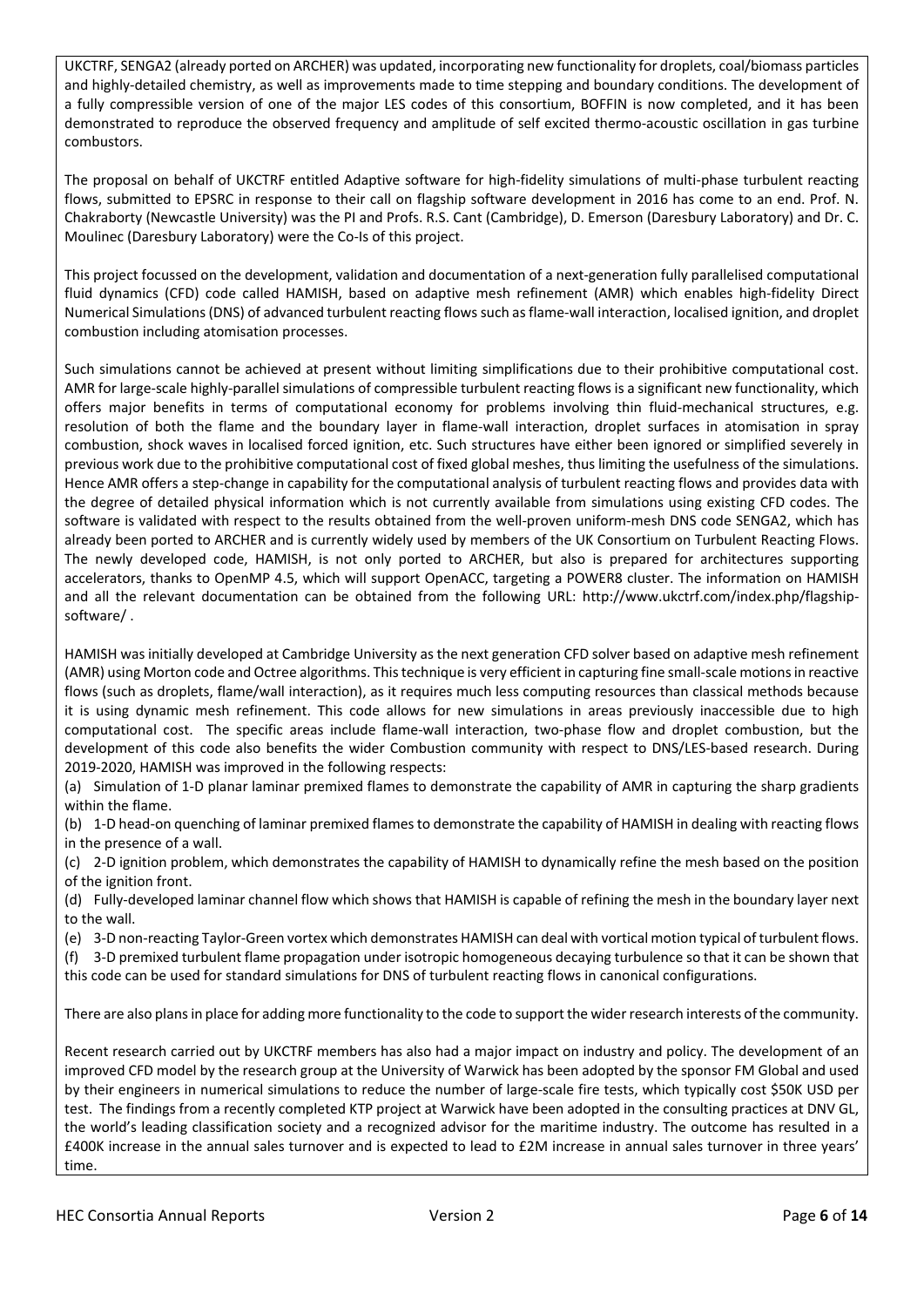UKCTRF members based at Warwick have also started a new EU project (HySEA) with the support of international companies Air Products, Air Liquide, Shell, FIKE and FM Global to conduct research that will result in recommendation to update both the International and European Standards concerning protection of hydrogen energy applications through explosion venting.

# **Increasing the UK's CSE skills base (including graduate and post doctorate training and**

**support):** *This builds on the skills sets of trained people in HPC, both in terms of capacity and raising the overall skill level available to the sector.*

- For the reporting period please provide information on the number of PhDs and Post-Docs that have been trained in the use of ARCHER as a result of work relating to the Consortium.
- For the reporting period please provide a bullet pointed list of training activities undertaken by the Consortium, providing information on the target audience and level of attendance.

Most users of the consortium are Early Career Researchers ((ECRs) i.e. PhD students, Postdoctoral Research Associates). In the 1st Annual Progress Review meeting of the new incarnation of UKCTRF (http://www.ukctrf.com/index.php/upcoming-events-2019/), ECRs gave 11 oral presentations out of 18 oral presentations and about 40 ECRs attended the meeting. In the virtual student users meeting in 2020 [\(https://www.ukctrf.com/index.php/past-events-2020/\)](https://www.ukctrf.com/index.php/past-events-2020/), **12** PhD student users delivered 10 minute long presentations over Zoom. This substantiates the high level of involvement of ECRs in the consortium activities. UKCTRF members and their respective institutions have expertise and training facilities of parallel computation (i.e. MPI, OpenMP) and access to the training facilities organised by institutional and Tier-2 facilities. For this reason, no special training on parallel computation is organised by the consortium. However, the training sessions, webinars organised by EPCC for ARCHER users, eCSE calls and the specialised training courses organised by Daresbury Laboratory are publicised to consortium members by the UKCTRF administration. The training options and other facilities (e.g. effective file management and efficient usage of RDF) have been publicised to the consortium users in the Annual Progress Review meeting. The EPCC's consortium contact for ARCHER is also invited to join the Impact Advisory Panel (IAP) and is in close contact with the management team to explore the possibility of having training sessions which might be beneficial for the consortium users. We also used the fund for workshop organisation to award first and second prizes for the best oral presentation and best image/videos to the ECRs based on the feedback of the attendees and Impact Advisory Panel (IAP) members [\(http://www.ukctrf.com/index.php/upcoming-events-2019/\)](http://www.ukctrf.com/index.php/upcoming-events-2019/).

The previous incarnations of UKCTRF (i.e. Consortium On Computational Combustion For Engineering Applications (COCCFEA)) had the option for summer schools on computational combustion. Under new regulations of EPSRC, it was not possible to include the summer school in the proposal for UKCTRF. However, both academic experts and industrial members of IAP commented in the kick-off meeting that there is a need for such training activities at regular intervals. It was decided by the management team that the demand for this training will be catered through the EPSRC funded Centre of Doctoral Training Centres (DTCs) based at the University of Leeds and Imperial College, London. Furthermore, the International Combustion Institute arranges training workshops for ECRs every year which also covers the cost of travel and accommodation of PhD students. It has been decided by the UKCTRF Management team that the availability of such facilities will be disseminated more extensively among the consortium members in the future and they will be encouraged to make use of all available opportunities. Most UKCTRF members are also the members of the British Section of the Combustion Institute (BSCI) and BSCI organised a weeklong course on combustion theory and modelling in 2019. Most ECRs associated with UKCTRF members benefit from this course.

The consortium has a strong link to the UK Fluids Network through its Combustion Science and Technology and Droplets and Sprays Special Interests Group, where the PI of the UKCTRF is involved as the co-leader and this link is utilised to broaden the UKCTRF user base, interaction and exchange of ideas with experimentalists, training activities of ECRs and also for the outreach purpose.

**Increased impact and collaboration with industry:** *ARCHER does not operate in isolation and the 'impact' of ARCHER's science is converted to economic growth through the interfaces with business and industry. In order to capture the impacts, which may be economic, social, environmental, scientific or political, various metrics may be utilised.* 

- For the reporting period please provide where possible information on Consortium projects that have been performed in collaboration with industry, this should include:
	- o Details of the companies involved.
	- o Information on the part ARCHER and the Consortium played.
	- o A statement on the impact that the work has / is making.
	- o If relevant, details of any in kind or cash contributions that have been associated with this work.
	- For the reporting period include a list of Consortium publications that have industrial co-authorship.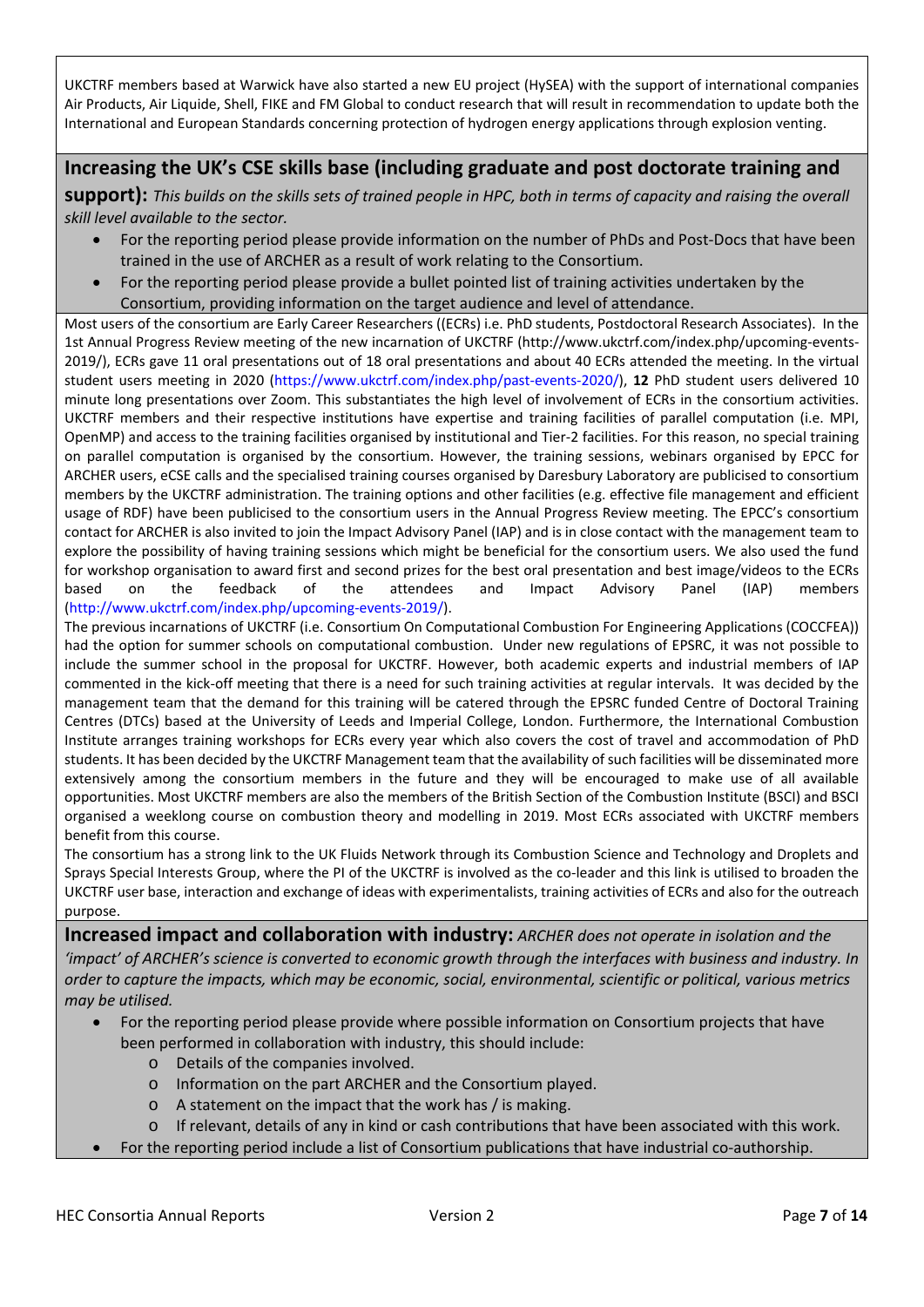• For the reporting period please provide details of the any other activities involving industrial participation e.g. activities involving any Industrial Advisory panels, attendance / participation in workshops and Consortium based activities.

#### **Collaboration with industry as outlined in the original Pathways to Impact for the consortium**

The consortium recognises the importance of maximising the impact and dissemination of their work and thus established an IAP to ensure a strong knowledge-exchange activity with industrial partners (Rolls Royce Plc., Siemens Plc., Shell Plc., and Renuda Ltd.), and international academic experts (Dr. W. Meier from Institute of Combustion Technology, DLR, Germany, Prof. D. Roekaerts, Technical University, Delft, Netherlands, and Prof. L. Vervisch, CORIA, Rouen, France). The IAP is currently chaired by Dr. M. Zedda from Rolls Royce Plc., who is actively involved in RANS and LES simulations of turbulent reacting flows in complex engineering configurations for the purpose of designing new generation energy-efficient and environment-friendly industrial combustion devices for automotive and gas turbine applications.

The role of the IAP is to: (i) offer advice on the research activities in the consortium; (ii) support research activities by disseminating information and sharing experimental and computational data from their research group (as appropriate); and (iii) indicate any avenues of research which need immediate attention from the point of view of fundamental understanding and industrial requirements. The IAP provides an impartial assessment of the activities of the consortium. Consortium members and colleagues from relevant industrial sectors (MMI Engineering Ltd., Renuda, Rolls Royce, Shell, Siemens etc.) are invited to present their research findings and exchange ideas with the consortium and advisory panel members in these annual progress review meetings.

The representatives of Renuda Ltd., Rolls Royce Plc Shell Plc., and Siemens Plc. (i.e. Prof. R. Cracknell, Drs. M. Zedda, N. Tonello and S. Sadasivuni) attended the 1<sup>st</sup> Annual Progress meeting of the consortium and offered their valuable inputs. The industrial colleagues of IAP identified that focused research is needed on explosions modelling, spray and soot modelling, bio-fuel combustion and thermo-acoustic interaction. This industrial view is consistent with the priority areas identified by the consortium. It was felt by industrial colleagues and UKCTRF members alike that it will be useful if the models developed using fundamental insights obtained from DNS data can be implemented in an open-source code such as OpenFOAM or Code Saturne to demonstrate its validity. This will help the assimilation of research outcomes of UKCTRF members into the industrial sector relatively quickly and contribute towards the development of the next generation energy-efficient and environment friendly combustion devices. It is recognised that this exercise will require interactions between various research groups and their concerted efforts and will be a desired outcome at the end of this consortium. This exercise will also help identify those methodologies which will be useful for pre-processing and post-processing of industrial simulations.

#### **Projects that have been performed in collaboration with industry**

- Lithium-ion battery safety in transport, storage and utilization, Innovate UK Faraday Challenge, is led by Jaguar Land Rover (JLR), July 2019 ~ February 2021 (£397,398.21 of £5M). The consortium includes 8 other industrial organisations.
- Pre-normative research for safe use of liquid hydrogen (PRESLHY), Horizon 2020 (€104.5K within a €1.9M consortium, 1 April 2018 – 31 March 2021) – there are 3 industrial partners in the consortium as well as an industrial advisory board.
- Rolls-Royce via the EU (DREAMCODE 970,848€) [\(ruud.eggels@Rolls-Royce.com\)](mailto:ruud.eggels@Rolls-Royce.com): LES study of spray droplet breakup and combustion
- Siemens Industrial Gas Turbines, £190,000 (ghenadie.bulat@siemens.com): This involved an LES study of thermoacoustic instabilities in Industrial Gas Turbines
- Alstom Switzerland (now GE), £155,000: The development of an advanced computational method for simulating the properties of liquid fuelled spray and non-premixed, partially and perfectly premixed turbulent flames in the context of Large Eddy Simulation. Alstom have also used the method and computer code in a study of the dynamic response of their EV combustor (khawar.syed@ge.com).
- 'Mixing and Crystallisation' Workshop, Imperial College, 2019, organised by consortium members G. Papadakis and S. Rigopoulos. This consortium had significant participation from industry.
- 2 industrial CASE awards at Newcastle University: One with Ricardo, and the other with Reaction Engines. Each company contributing £6.5k/yr.
- Rolls-Royce provided funding for the PhD position at Cambridge University Engineering Department to perform detailed kerosene spray flame simulations for gas turbine and aircraft engine applications
- Rolls-Royce provided funding for the PhD position at Cambridge University Engineering Department to work on the prediction of soot emissions using Conditional Moment Closure methods.

#### **Publications that have industrial co-authorship**

- S.P. Malkeson, U. Ahmed, C.T d'Auzay, A.L. Pillai, N. Chakraborty, R. Kurose, Displacement speed statistics in an open turbulent jet spray flame, Fuel 286, 119242[, https://doi.org/10.1016/j.fuel.2020.119242,](https://doi.org/10.1016/j.fuel.2020.119242) 2020.
- S.P. Malkeson, U. Ahmed, C. Turquand d'Auzay, A.L. Pillai, N. Chakraborty, R. Kurose, "Displacement speed statistics in an open turbulent jet spray flame", Fuel, 286,1, [https://doi.org/10.1016/j.fuel.2020.119242,](https://doi.org/10.1016/j.fuel.2020.119242) 2020.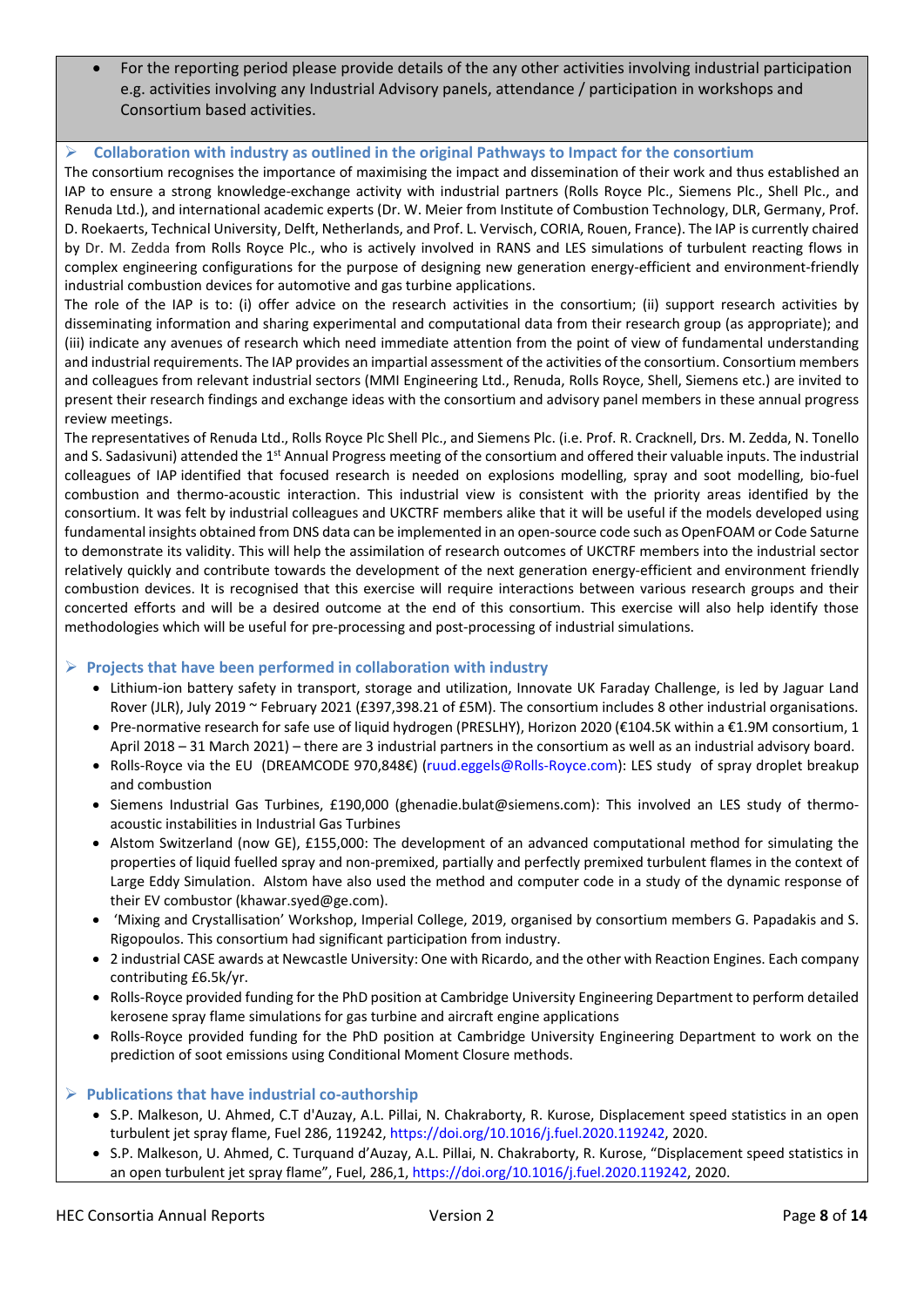- V. Papapostolou, C. Turquand d'Auzay, N. Chakraborty, "A numerical investigation of the effects of fuel composition on the minimum ignition energy for homogeneous biogas-air mixtures", Flow Turb. Combust. https://doi.org/10.1007/s10494-020-00229-8, 2020.
- V.S. Papapostolou, C. Turquand d'Auzay, N. Chakraborty, "Numerical investigation of the effects of spatial distribution of CO2 dilution on localised forced ignition of stoichiometric biogas-air mixtures", Joint meeting of the French and the British sections of the Combustion Institute, Lille, France, 5th -6th November, 2020.
- V. Papapostolou, G. Ozel-Erol, C. Turquand d' Auzay, N. Chakraborty, "A numerical investigation of the minimum ignition energy requirement for forced ignition of turbulent droplet-laden mixtures", Combust. Sci. Technol., [https://doi.org/10.1080/00102202.2020.1786376,](https://doi.org/10.1080/00102202.2020.1786376) 2020.
- M.P. Sitte, C. Turquand d'Auzay, A. Giusti, E. Mastorakos, N. Chakraborty, "A-priori validation of scalar dissipation rate models for turbulent non-premixed flames", Flow Turb. Combust.,<https://doi.org/10.1007/s10494-020-00218-x> , 2020
- C. Turquand d'Auzay, V.S. Papapostolou, N. Chakraborty, "Effects of biogas composition on the edge flame propagation in igniting turbulent mixing layers", Flow Turb. Combust. [, https://doi.org/10.1007/s10494-020-00210-5](https://doi.org/10.1007/s10494-020-00210-5) , 2020.
- C. Turquand d'Auzay, N. Chakraborty, "The localised forced ignition and early stages of flame development in a turbulent planar jet", Proc. Combust. Inst. , 38[, https://doi.org/10.1016/j.proci.2020.07.148,](https://doi.org/10.1016/j.proci.2020.07.148) 2020.
- C. Turquand d'Auzay, V.S. Papapostolou, N. Chakraborty, "Ignition and kernel to flame transition in a non-premixed CH4/CO2/air planar turbulent jet", Joint meeting of the French and the British sections of the Combustion Institute, Lille, France, 5th -6th November, 2020.

**Strengthening of UK's international position:** *The impacts of ARCHER's science extend beyond national borders and most science is delivered through partnerships on a national or international level.*

- For the reporting period please provide a bullet pointed list of projects that have involved international collaboration. For each example please provide a brief summary of the part that ARCHER and the Consortium have played.
- For the reporting period please provide a list of consortium publications with international co-authorship.
- For the reporting period please detail any other international activities that the Consortium might be involved in (workshops, EU projects etc.).

#### **Projects involved international collaboration**

- The EPSRC research grant CHAMBER (2017-20) involves collaboration with NTNU in Norway
- Pre-normative research for safe use of liquid hydrogen (PRESLHY), Horizon 2020 (€104.5K within a €1.9M consortium, 1 April 2018 – 31 March 2021)
- T**he** EPSRC research grant EP/S025154/1 (2019-2022) involves collaboration with the University of Naples and University of Ghent
- The EPSRC research grant EP/V003534/1 involves collaboration with Kyoto University and University of Darmstadt.

#### **Consortium publications with international co-authors for the reporting period**

• U. Ahmed, N. Chakraborty, M. Klein, Scalar Gradient and Strain Rate Statistics in Oblique Premixed Flame–Wall Interaction Within Turbulent Channel Flows, Flow, Turb. Combust., https://doi.org/10.1007/s10494-020-00169-3, 2020.

• U. Ahmed, A.L. Pillai, N. Chakraborty, R. Kurose, Surface density function evolution and the influence of strain rates during turbulent boundary layer flashback of hydrogen-rich premixed combustion, Phys. Fluids 32 (5), 055112, https://doi.org/10.1063/5.0004850, 2020.

• U. Ahmed, A. Herbert, N. Chakraborty, M. Klein, On the validity of Damköhler's second hypothesis in statistically planar turbulent premixed flames in the thin reaction zones regime, Proceedings of the Combustion Institute, https://doi.org/10.1016/j.proci.2020.07.128, 2020.

• M. Bambauer, J. Hasslberger, N. Chakraborty, M. Klein, "Vortex dynamics and fractal structures in reactive Richtmyer-Meshkov instability", 13th International Symposium on Hazards, Prevention and Mitigation of Industrial Explosions, Braunschweig, Germany, 27th -31st July, 2020.

• K.L. Bowal, L. Pascazio, H. Wang, D. Chen, and M. Kraft, "Surface properties of heterogeneous polycyclic aromatic hydrocarbon clusters", Proc. Combust. Inst., 38, https://doi.org/10.1016/j.proci.2020.06.123, 2020.

• P. Brearley, U. Ahmed, N. Chakraborty, M. Klein, Scaling of Second-Order Structure Functions in Turbulent Premixed Flames in the Flamelet Combustion Regime, Fluids 5 (2), 89, https://doi.org/10.3390/fluids5020089, 2020.

• N. Chakraborty, M. Klein, H. G. Im, "A comparison of entrainment velocity and displacement speed statistics in different regimes of turbulent premixed combustion", Proc. Combust. Inst., 38, https://doi.org/10.1016/j.proci.2020.06.241, 2020 .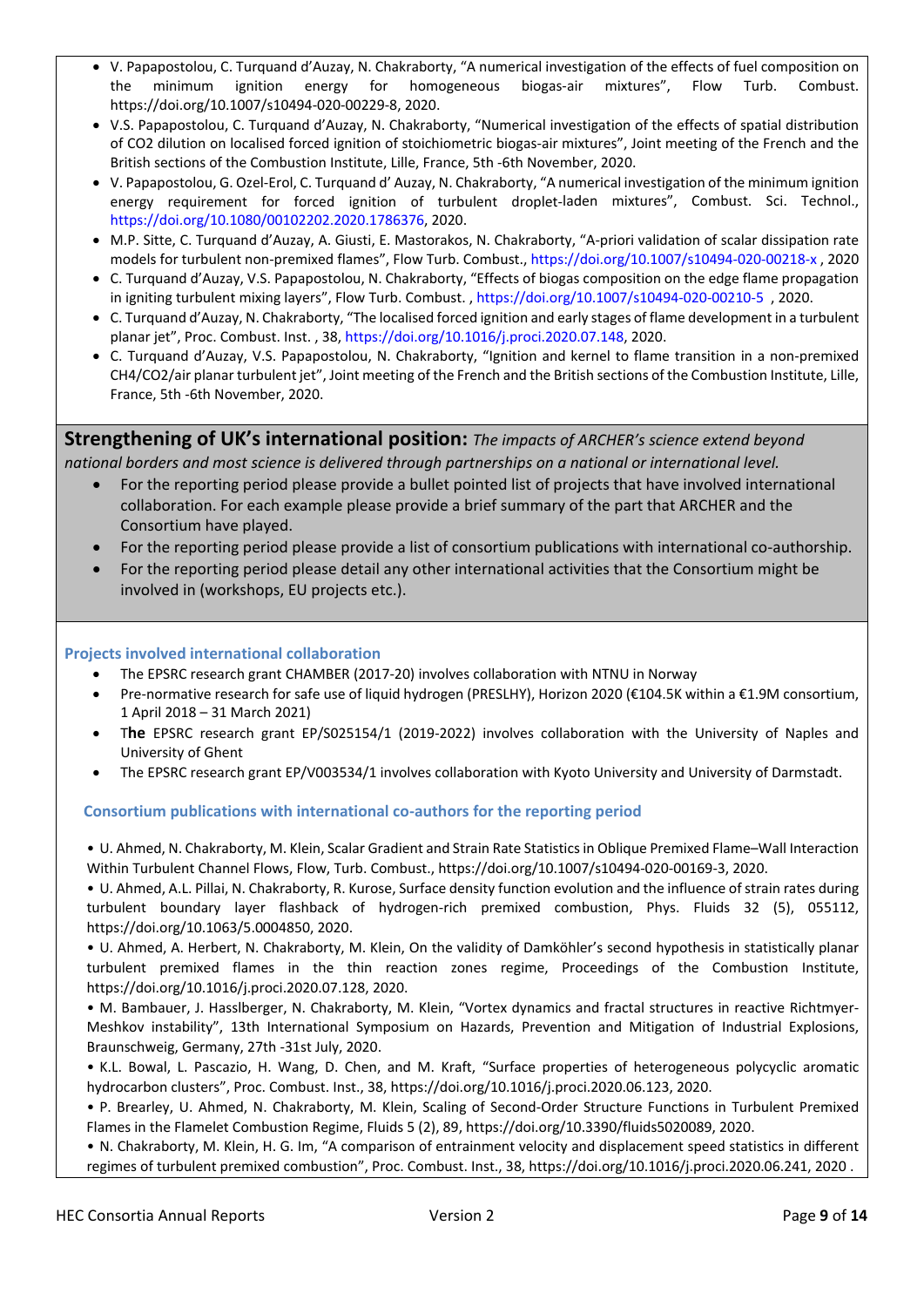• F. Farazi, M. Salamanca, S. Mosbach, J. Akroyd, A. Eibeck, L.K. Aditya, A. Chadzynski, K. Pan, X. Zhou, S. Zhang, M.Q. Lim, and M. Kraft, "Knowledge Graph Approach to Combustion Chemistry and Interoperability", ACS Omega 5(29), 18342-18348, 2020.

• A. Herbert, U. Ahmed, N. Chakraborty, M. Klein, Applicability of extrapolation relations for curvature and stretch rate dependences of displacement speed for statistically planar turbulent premixed flames, Combustion Theory and Modelling 24 (6), 1021–1038, https://doi.org/10.1080/13647830.2020.1802066, 2020.

• E. Inanc, N. Chakraborty, A. M. Kempf, "Analysis of mixture stratification effects on unstrained laminar flames", Combust. Flame, 219,339-348, 2020.

• C. Kasten, F.B. Keil, N. Chakraborty, M. Klein, "Statistical Behaviours of turbulent scalar fluxes in high pressure turbulent premixed combustion in the context of Large Eddy Simulations", Combust. Sci. Technol., 192, 192, 2050-2069, 2020.

• F.B. Keil, N. Chakraborty, M. Klein, "Analysis of the closures of sub-grid scale variance of reaction progress variable for turbulent Bunsen burner flames at different pressure levels", Flow Turb. Combust., 105, 869–888, 2020.

• F.B. Keil, N. Chakraborty, M. Klein, "Flame Surface Density transport statistics for high pressure turbulent premixed Bunsen Flames in the context of Large Eddy Simulation", Combust. Sci. Technol., 192:11, 2070-2092, 2020.

• F.B. Keil, M. Klein, N. Chakraborty, "Sub-grid reaction progress variable variance closure in turbulent premixed flames", Flow Turb. Combust., https://doi.org/10.1007/s10494-020-00121-5, 2020.

• S.P. Malkeson, U. Ahmed, C.T d'Auzay, A.L. Pillai, N. Chakraborty, R. Kurose, Displacement speed statistics in an open turbulent jet spray flame, Fuel 286, 119242https://doi.org/10.1016/j.fuel.2020.119242, 2020.

• S.P. Malkeson, U. Ahmed, A.L. Pillai, N. Chakraborty, R. Kurose, Evolution of Surface Density Function in an Open Turbulent Jet Spray Flame, Flow, Turbulence and Combustion, https://doi.org/10.1007/s10494-020-00186-2, 2020.

• A. Menon, J.W. Martin, G. Leon, D. Hou, L. Pascazio, X. You, and M. Kraft, "Reactive localized π-radicals on rim-based pentagonal rings: properties and concentration in flames", Proc. Combust. Inst., 38, https://doi.org/10.1016/j.proci.2020.07.042 , 2020.

• S. Mosbach, A. Menon, F. Farazi, N. Krdzavac, X. Zhou, J. Akroyd, and M. Kraft, "Multi-scale cross-domain thermochemical knowledge-graph", J. Chemical Info. Modeling, https://doi.org/10.1021/acs.jcim.0c01145,2020.

• G. Ozel-Erol, J. Hasslberger, M. Klein, N. Chakraborty, "A Direct Numerical Simulation analysis of turbulent V-shaped flames propagating into droplet-laden mixtures", Int. J. Multiphase Flow, 133, 103455, 2020.

• G. Ozel-Erol, M. Klein, N. Chakraborty, "Lewis Number effects on flame speed statistics in spherical turbulent premixed flames", Flow, Turb. Combust. , https://doi.org/10.1007/s10494-020-00173-7, 2020 .

• G. Ozel-Erol, J. Hasslberger, N. Chakraborty, "Statistics of two-phase coupling in turbulent spherically expanding flames in mono-sized fuel-droplet mists.", Combust. Sci. Technol., https://doi.org/10.1080/00102202.2020.1769086, 2020.

• G. Ozel-Erol, J. Hasslberger, N. Chakraborty, "Surface density function evolution in spherically expanding flames in globally stoichiometric droplet-laden mixtures", Combust. Sci. Technol. https://doi.org/10.1080/00102202.2019.1678373, 2020.

• L. Pascazio, J.W. Martin, A. Menon, D. Hou, X. You, and M. Kraft, "Aromatic penta-linked hydrocarbons in soot nanoparticle formation", Proc. Combut. Inst, https://doi.org/10.1016/j.proci.2020.09.029, 2020.

• R. Rasool, N. Chakraborty, M. Klein, "Algebraic Flame Surface Density modelling of high pressure turbulent premixed Bunsen flames", Flow Turb. Combust., https://doi.org/10.1007/s10494-020-00128-y, 2020.

• M.P. Sitte, C. Turquand d'Auzay, A. Giusti, E. Mastorakos, N. Chakraborty, "A-priori validation of scalar dissipation rate models for turbulent non-premixed flames", Flow Turb. Combust., https://doi.org/10.1007/s10494-020-00218-x , 2020.

• G. Tan, U. Ahmed, L. Wang, N. Chakraborty, "Quantification of the flame structure at multi-scale levels", Phys. Fluids, 32, 125110, 2020.

• S. Trivedi, H. Kolla, J. H. Chen and R. S. Cant: "Analysis of Flame-Flame Interactions in Premixed Hydrocarbon and Hydrogen Flames", Phys. Rev. Fluids 5, 113201, 2020.

• R. Yu, T. Nillson, G. Brethouwer, N. Chakraborty, A. Lipatnikov, "Assessment of an evolution equation for the displacement speed of a constant-density reactive scalar field", Flow Turb. Combust., https://doi.org/10.1007/s10494-020-00120-6, 2020. • P. Zhao, L. Wang, N. Chakraborty, "Effects of the cold wall boundary on the flame structure and flame speed in premixed

turbulent combustion", Proc. Combust. Inst., 38, https://doi.org/10.1016/j.proci.2020.06.214 , 2020.

 **Involvement in international activities**

- Characterisation of pressurised liquid hydrogen (LH2) releases (P-LH2), EU Horizon 2020 Marie Curie Fellow (€195.5K, 01 September 2019 – 30 August 2021).
- Predicting flame acceleration and Deflagration to Detonation Transition in industrial scale explosions incorporating the Turbulence effects (TurbDDT) EU Horizon 2020 Marie Curie Fellow (€195.5K, 01 March 2019 – 30 February 2021).
- Pre-normative research for safe use of liquid hydrogen (PRESLHY), Horizon 2020 (€104.5K within a €1.9M consortium, 1 April 2018 – 31 March 2021)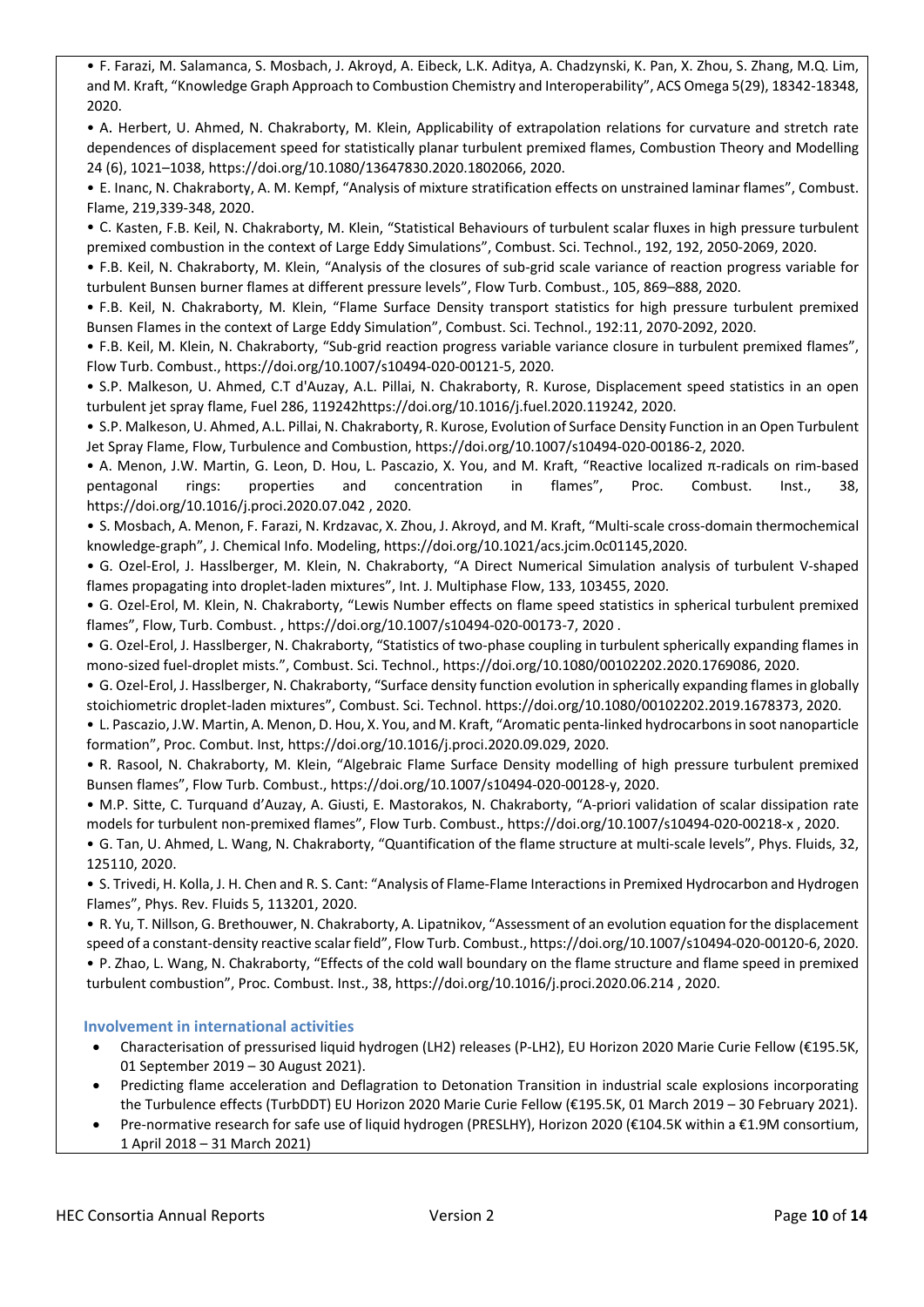- Consortium members are involved in the biennial International Sooting Flame Workshop where simulation results on sooting flames will be presented.
- Knowledge-graph and eco-system of autonomous software agents, integrating chemistry into multi-domain use-cases. ARCHER has been critical in conducting Density Functional Theory (DFT) calculations for species thermodynamic data.
- Investigating various potential mechanisms for soot inception. ARCHER was instrumental for carrying out the required first-principles quantum chemistry and molecular dynamics calculations to shed light on a number of properties of PAHs and their interactions.
- ARCHER and UKCTRF resources have been utilised to perform detailed kerosene spray flame simulations at stable and blowoff conditions and synthetic kerosene chemistries were explored in the same context of a lab-scale burner for jet engine applications, as a part of US-based National Jet Fuels Combustion Program.
- Prediction of soot emissions using advanced turbulent reacting flow modelling and soot models in collaboration with the University of Naples and the group of Prof. A. D'Anna. Part of the simulations on soot modelling was undertaken on Archer. Archer and UKCTRF have provided the hours and HPC equipment to perform investigations on various flames. The following publication was co-authored by international collaborators: S. Gkantonas, M. Sirignano, A. Giusti, A. D'Anna, E. Mastorakos. "Comprehensive Soot Particle Size Distribution
- Modelling of a Model Rich-Quench-Lean Burner." Fuel 270, 2020 • Advanced flame-wall interaction simulations are in the process of being conducted on SuperMuc in collaboration with Prof. M. Klein, University of Bundeswehr, Munich and FUGAKU supercomputer in collaboration with Prof. R. Kurose, Kyoto University.
- Advanced high-fidelity simulations on turbulent stratified mixture combustion are in the process of being conducted on SuperMuc in collaboration with Prof. A. M. Kempf, University of Duisburg.
- A number of consortium members are in collaboration with Dr Isaac Boxx, DLR Stuttgart in a study hydrogen enriched fuels for Industrial Gas Turbines. This is a combined experimental and LES study. The measurements are being conducted in DLR and are funded by the EU.

# **Invited lectures by consortium members**

- Dr. A. Giusti Lecture at the Summer School on Advanced Research in Turbomachinery (ART), Florence, Italy, 6-10 July 2020.
- Prof. W.P. Jones- Combustion LES and the stochastic fields method APS Division of Fluid Dynamics, November 23–26, 2019 Seattle, Washington
- Prof. W.P. Jones-Large Eddy Simulation: Inert Flows, AECC Research Institute, Zhuzhou, China, April 2013
- Prof. W.P. Jones-LES: Approaches to Combustion, AECC Research Institute, Zhuzhou, China, April 2013
- Prof. W.P. Jones-LES of Particle Laden Flows: Dispersion, Evaporation and Combustion, AECC Research Institute, Zhuzhou, China, April 2013
- Prof. W.P. Jones-Combustion LES, Combustion Institute Summer School, 7-12 July, 2019
- Prof. W.P. Jones-Large Eddy Simulation: Inert Flows. Beihang University, Beijing, November 2018
- Prof. W.P. Jones-LES: Approaches to Combustion. Beihang University, Beijing, November 2018
- Prof. W.P. Jones-LES of Particle Laden Flows: Dispersion, Evaporation and Combustion, Beihang University, Beijing, November 2018
- Prof. W.P. Jones-Probability and the Scalar pdf Evolution Equation, Beihang University, Beijing, November 2018

# **Scientific committee of international conferences**

- Profs. N. Chakraborty and A. Morgans are steering group members of Computational Science Centre for Research Communities (CoSeC).
- Prof. N. Chakraborty is a steering committee member of [ExCALIBUR](https://www.metoffice.gov.uk/research/approach/collaboration/spf/excalibur) programme.
- Prof. N. Chakraborty recently served as an editor of the Engineering and Material Science chapter for the science case for Exascale computing commissioned by EPSRC.

#### **Editorships**

- Prof. N. Chakraborty to co-edit a special issue on high pressure turbulent premixed combustion for the journal entitled Combustion Science and Technology
- Prof. N. Chakraborty co-edited a special issue on numerical modelling of reacting and non-reacting multi-phase flows for the journal Fluids.
- Prof. N. Chakraborty to co-edit a special issue of Energies on Turbulent premixed combustion
- Prof. E. Mastorakos Associate editor of *Combustion and Flame*, Editorial Board member of *Combustion Theory and Modelling*, and *Flow, Turbulence and Combustion*)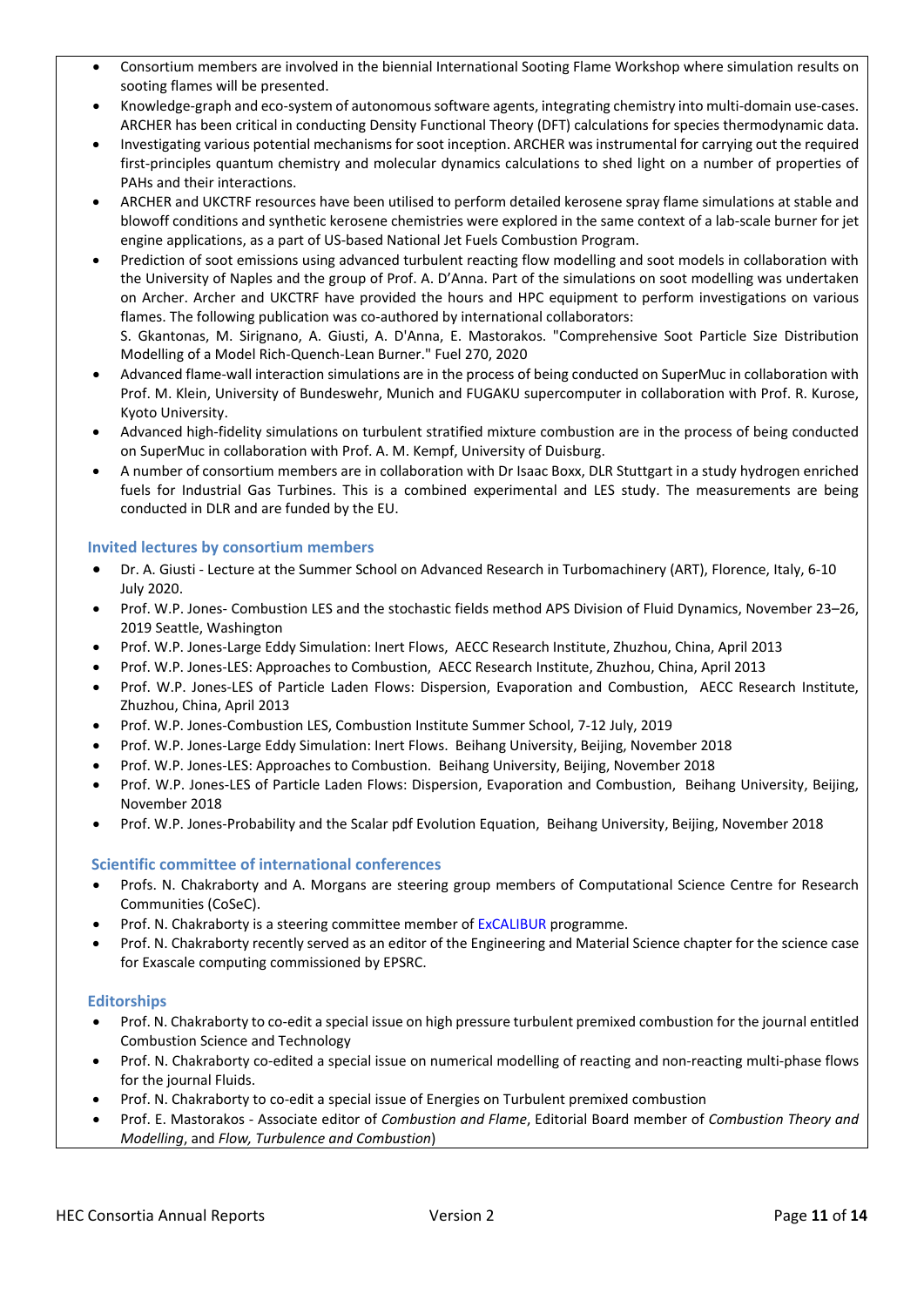• Prof E. Mastorakos - Guest Editor in Topical Issue "Advances in Turbulence, Heat and Mass Transfer" in *Flow, Turbulence and Combustion*, 2019.

**Other Highlights for the Current Reporting Period:** Please provide details of any other significant highlights from the reporting period that are not captured elsewhere in the report.

#### **Relevant achievements and impacts**

- In 2018-2019 academic year 100+ journal and 120+ conference papers arose from this consortium Altogether 500+ publications over last 5 years and 30% of these publications involve international collaboration.
- $\triangleright$  The UKCTRF contributed £500 per research group towards the cost of attending the international conferences for those who had accepted papers for oral presentation in 2019 (9 in total) [\(http://www.ukctrf.com/wp](http://www.ukctrf.com/wp-content/uploads/2019/08/UKCTRF-Conference-Funding.pdf)[content/uploads/2019/08/UKCTRF-Conference-Funding.pdf\)](http://www.ukctrf.com/wp-content/uploads/2019/08/UKCTRF-Conference-Funding.pdf). In 2020, 8 awards have been made for oral presentation of the accepted paper in the 38th International Symposium of Combustion. The award amount varies from £500 to £1000 depending on whether it is a virtual or in-person presentation.
- $\triangleright$  Prof. W. P. Jones has been awarded the Alfred C. Egerton Gold Medal, which recognizes distinguished, continuing, and encouraging contributions to the field of combustion. It is one of the highest awards of the Combustion Institute, presented biennially during the International Symposium on Combustion.
- Profs. R. Stewart Cant, M. Delichatos and M. Kraft have been elected as Fellows of the Combustion Institute.
- Prof. E. Mastorakos is one of the recipients of the Sugden Award 2020, for best Combustion paper by a section member in 2020.
- $\triangleright$  Prof. N. Chakraborty was the editor of the Engineering and Materials chapter of Exascale Computing Science case commissioned by EPSRC. This science case will be presented to the HM Treasury. The combustion section of this science case was authored by Profs. N. Chakraborty and D. Emerson, which was commended by international experts who served as reviewers. One reviewer noted:
	- 1. Combustion simulations: Highest priority internationally leading
	- 2. Materials chemistry: High priority internationally competitive
	- 3. High powered lasers and quantum electrodynamics: High priority internationally competitive
	- 4. Plasma accelerators and light sources: High priority internationally competitive
	- 5. Magnetic confinement fusion: High priority internationally competitive
	- 6. Mesoscopic simulations of multiphase flows: High priority internationally competitive
	- 7. Computational aerodynamics: High priority internationally competitive
	- 8. Quantum mechanics-based materials modelling: High priority internationally competitive
	- 9. Simulations of turbulent flow: High priority internationally competitive

10. Atomic, molecular and optical R-matrix calculations: High priority – internationally competitive

#### **Relevant grants and awards**

- $\triangleright$  S. Gkantonas, A. Giusti and E. Mastorakos were awarded the British Flame best poster award at biennial IOP Early Career Researchers in Combustion for their work on Incompletely Stirred Reactor Network Modelling for Aero-Engine combustors.
- $\triangleright$  S. Gkantonas earned a visiting research scholar grant at Michigan State University (USA) to work on topology tracking techniques and fuel effects on the flame structure of premixed jet flames.
- $\triangleright$  S. Gkantonas was awarded a Tizard New Opportunities Fund award by Churchill College for investigating soot emissions from marine engines at the Cambridge Centre for Advanced Research and Education in Singapore. One of our papers that followed up and heavily relied on one of the papers in this report won the Gaydon Prize by the British Section of the Combustion Institute (CI(BS)), for "the most significant UK contribution to the International Symposium on Combustion".
- $\triangleright$  S. Gkantonas (University of Cambridge) was awarded the British Flame and IOP Combustion Physics Group poster award at the IOP Early Career Researchers Meeting in University of Sheffield (19th Sep): Incompletely Stirred Reactor Network Modelling for Soot Emissions Prediction in Aero-Engine Combustors
- ERC Consolidator Grant AFIRMATIVE (Acoustic-Flow Interaction Models for Advancing Thermoacoustic Instability prediction in Very low Emission combustors), 2018-23, €1.98M
- Lithium-ion battery safety in transport, storage and utilization, Innovate UK Faraday Challenge, led by Jaguar Land Rover (JLR), July 2019 ~ February 2021 (£397,398.21 of £5M).
- Characterisation of pressurised liquid hydrogen (LH2) releases (P-LH2), EU Horizon 2020 Marie Curie Fellow (€195.5K, 01 September 2019 – 30 August 2021).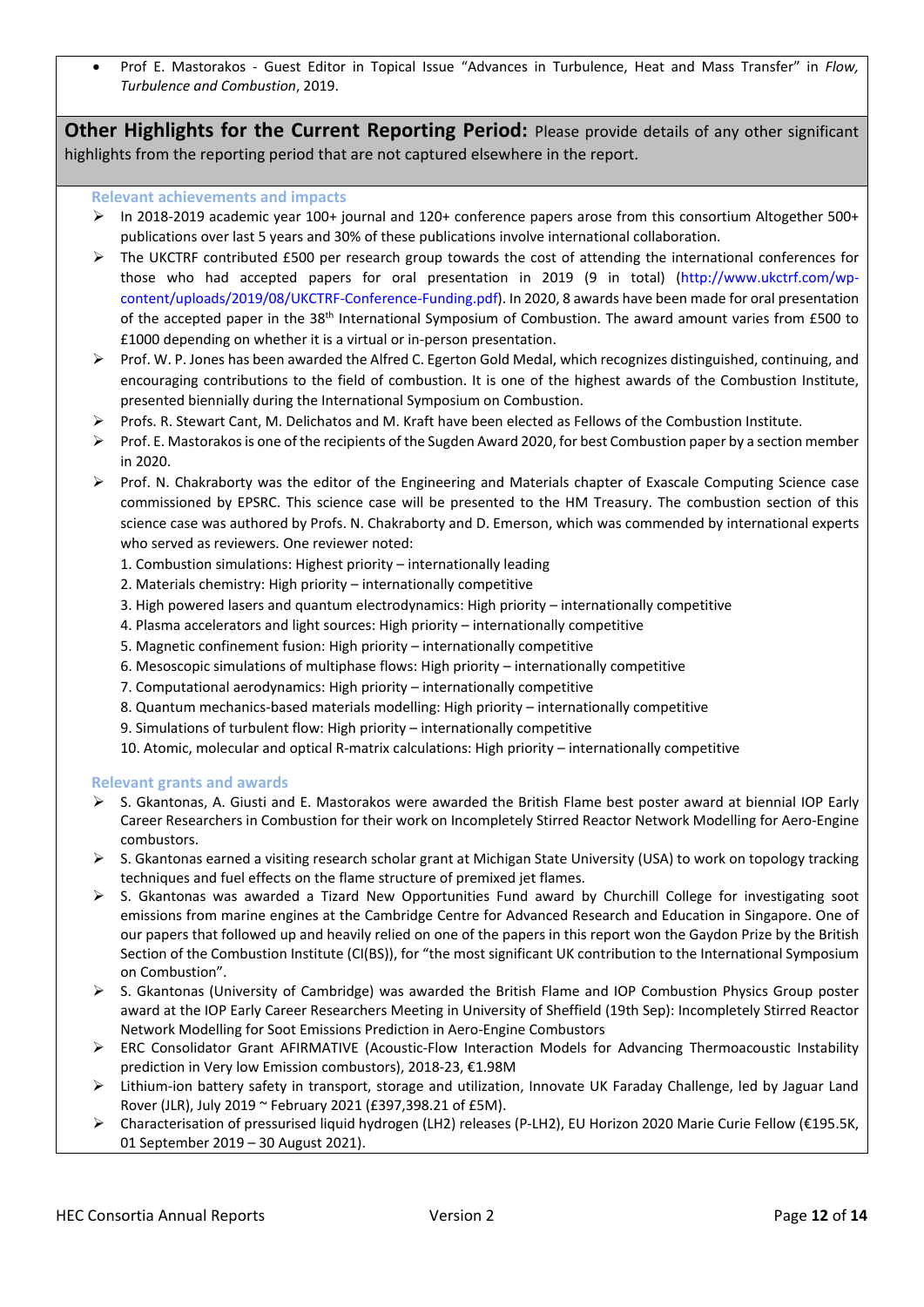- Predicting flame acceleration and Deflagration to Detonation Transition in industrial scale explosions incorporating the Turbulence effects (TurbDDT) EU Horizon 2020 Marie Curie Fellow (€195.5K, 01 March 2019 – 30 February 2021).
- Pre-normative research for safe use of liquid hydrogen (PRESLHY), Horizon 2020 (€104.5K within a €1.9M consortium, 1 April 2018 – 31 March 2021).
- EPSRC network grant EP/S032134/1 (1<sup>st</sup> October 2019-30<sup>th</sup> September 2023): A network for hydrogen-fuelled transportation (Network-H2) (£96,6316, Prof. N. Chakraborty, Co-I).
- ▶ EPSRC research grant EP/S025154/1 (12<sup>th</sup> August 2019-11<sup>th</sup> August 2022): Numerical exploration and modelling of novel environmentally friendly combustion technique: droplet-laden MILD combustion (£791,000, PIs: Prof. Nilanjan Chakraborty, Newcastle University; Prof. N. Swaminathan, Cambridge University).
- EPSRC research grant EP/V003534/1 (3<sup>rd</sup> May 2021-2<sup>nd</sup> May 2025): A combined experimental and numerical investigation of premixed flame-wall interaction in turbulent boundary layers (£776,896, PI: Prof. Nilanjan Chakraborty, Newcastle University; Co-Iis: Drs. Umair Ahmed, Andrew Aspden, Newcastle University).

**HEC Consortia Model:** Over the coming months EPSRC will be looking at the future of the HEC Consortia model and potential future funding. We would like to use this opportunity to ask the Consortia Chairs for input:

- What are the key benefits that your community have experienced through the existence of the HEC Consortia?
- What elements of the financial support provided by the HEC Consortium's grant have worked well and what could be improved in the future?

#### **Key benefits for the community due to the existence of the UKCTRF**

The existence of this consortium enabled the community to achieve the following:

- Exploit HPC resources to perform leading-edge reacting flow simulations involving Reynolds Averaged Navier-Stokes (RANS), Large Eddy Simulation (LES) and Direct Numerical Simulation (DNS);
- Obtain fundamental physical information and develop high-fidelity modelling methodologies for analysing turbulent reacting flows with relevance to energy, gas turbine, automotive and fire safety engineering;
- Develop a forward-looking software development strategy to efficiently exploit today's and future HPC hardware;
- A platform to collaborate and share expertise within the community to avoid duplication of research and remain internationally competitive;
- Supporting both externally funded (e.g. EU and industrial) and internal (e.g. university funded) projects, which do not have dedicated HPC support of their own;
- Development of highly skilled manpower in the form of early career researchers who have received an extensive training on the reacting flow physics and modelling, mathematical analysis, high-performance computing and software development.

## **Elements of the financial support provided by the HEC Consortium's grant have worked well and what could be improved in the future**

The funding for travel and subsistence, workshop/meeting arrangement and website development has worked well so far. The financial support could be improved by considering the provision for funding of the following aspects:

- (i) The previous incarnations of UKCTRF (i.e. Consortium on Computational Combustion for Engineering Applications (COCCFEA)) had the option for summer schools on computational combustion. Under the new regulation of EPSRC, it was not possible to include the summer school in the proposal for UKCTRF. However, both academic experts and industrial members of IAP commented in the annual progress review meeting that there is a need for such training activities at regular intervals. It is recognised that EPSRC funded CDTs can offer some of these training activities but does not meet all the requirements. Especially, some funding for courses on advanced parallelisation techniques in collaboration with EPCC will be particularly helpful.
- (ii) The job of annual reporting and handling other activities related to administrative duties of the consortium is becoming increasingly time consuming for a single academic as the consortium chair, even with a small percentage (~15%) of secretarial support, so provision for part of a Research Associate's (RA's) time for the help in the aforementioned administrative activities will be useful for the next incarnation of the HEC consortia.